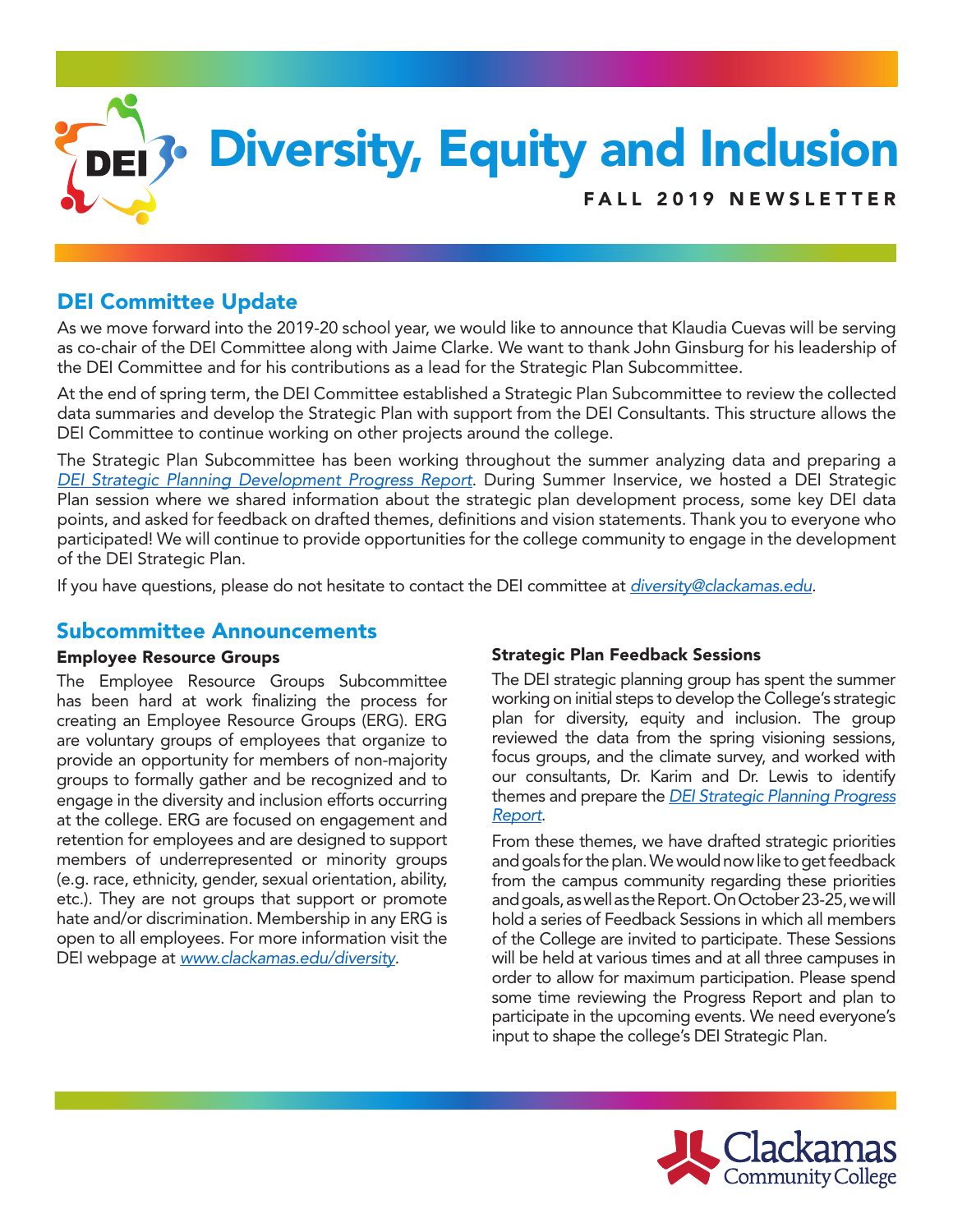# UPCOMING TRAININGS AND EVENTS

| October 17         | Building Bridges: Conversations about Race - Cultural Exchanges vs. Cultural<br>Appropriation, 5-7 p.m., Oregon City Public Library community room.                                                                                                                                                |
|--------------------|----------------------------------------------------------------------------------------------------------------------------------------------------------------------------------------------------------------------------------------------------------------------------------------------------|
| <b>October 23</b>  | DEI Strategic Plan Feedback Session for Students, 12-1pm, Fireside Lounge CC-145<br>(Oregon City)                                                                                                                                                                                                  |
| <b>October 23</b>  | DEI Strategic Plan Feedback Session for Students, 1-2pm, Fireside Lounge CC-145<br>(Oregon City)                                                                                                                                                                                                   |
| <b>October 23</b>  | DEI Strategic Plan Feedback Session, 4-5:30pm, Fireside Lounge CC-145 (Oregon City)                                                                                                                                                                                                                |
| <b>October 23</b>  | DEI Strategic Plan Feedback Session, 4-5:30pm, Wilsonville W-154 (Wilsonville)                                                                                                                                                                                                                     |
| <b>October 24</b>  | DEI Strategic Plan Feedback Session, 8-9:30am, Gregory Forum G-108C (Oregon City)                                                                                                                                                                                                                  |
| <b>October 24</b>  | DEI Strategic Plan Feedback Session, 3-4:30pm, Gregory Forum G-108C (Oregon City)                                                                                                                                                                                                                  |
| <b>October 24</b>  | DEI Strategic Plan Feedback Session, 12:30-2:30pm, Harmony West HW-330 (Harmony)                                                                                                                                                                                                                   |
| <b>October 24</b>  | DEI Strategic Plan Feedback Session, 4-5:30, Harmony West HW-330 (Harmony)                                                                                                                                                                                                                         |
| <b>October 25</b>  | DEI Strategic Plan Feedback Session, 10-11:30am, Gregory Forum G-108C (Oregon City)                                                                                                                                                                                                                |
| <b>October 31</b>  | Cascade Alliance for Equity Series, 7:30 a.m.-4 p.m., cost associated with this event,<br>https://www.thetimeisnoworegon.com/?utm_source=lnsights+List+2017-18&utm_<br>campaign=02532524dc-EMAIL CAMPAIGN 2018 08 31 01 12 COPY 01&utm<br>medium=email&utm_term=0_91399f45eb-02532524dc-291533638. |
| <b>November 6</b>  | Portland's Teatro Milagro's new play "Judge Torres," 12-1 p.m., Oregon City Campus in<br>the Gregory Forum. Admission: Free, Sponsored by the World Languages Department and<br>the DEI Training Subcommittee.                                                                                     |
| <b>November 21</b> | Building Bridges: Conversations about Race - Race as a Social Construct, 5-7 p.m.,<br>Oregon City Public Library community room.                                                                                                                                                                   |
| <b>December 19</b> | Building Bridges: Conversations about Race - Connecting Across Racial Difference,<br>5-7 p.m., Oregon City Public Library community room.                                                                                                                                                          |

Communication *The DEI Committee wants to ensure regular and open communication with the college community. The [DEI webpage](https://www.clackamas.edu/about-us/vision-initatives/diversity-equity-and-inclusion) contains updates on the development of the DEI Strategic Plan, a list of training and events, and helpful resources. You can find all DEI Committee meeting agendas and minutes on the [committee webpage](http://webappsrv.clackamas.edu/committees/DEI/) in the myClackamas portal. You may also reach us directly at our shared email address, [diversity@clackamas.edu](mailto:diversity@clackamas.edu).*